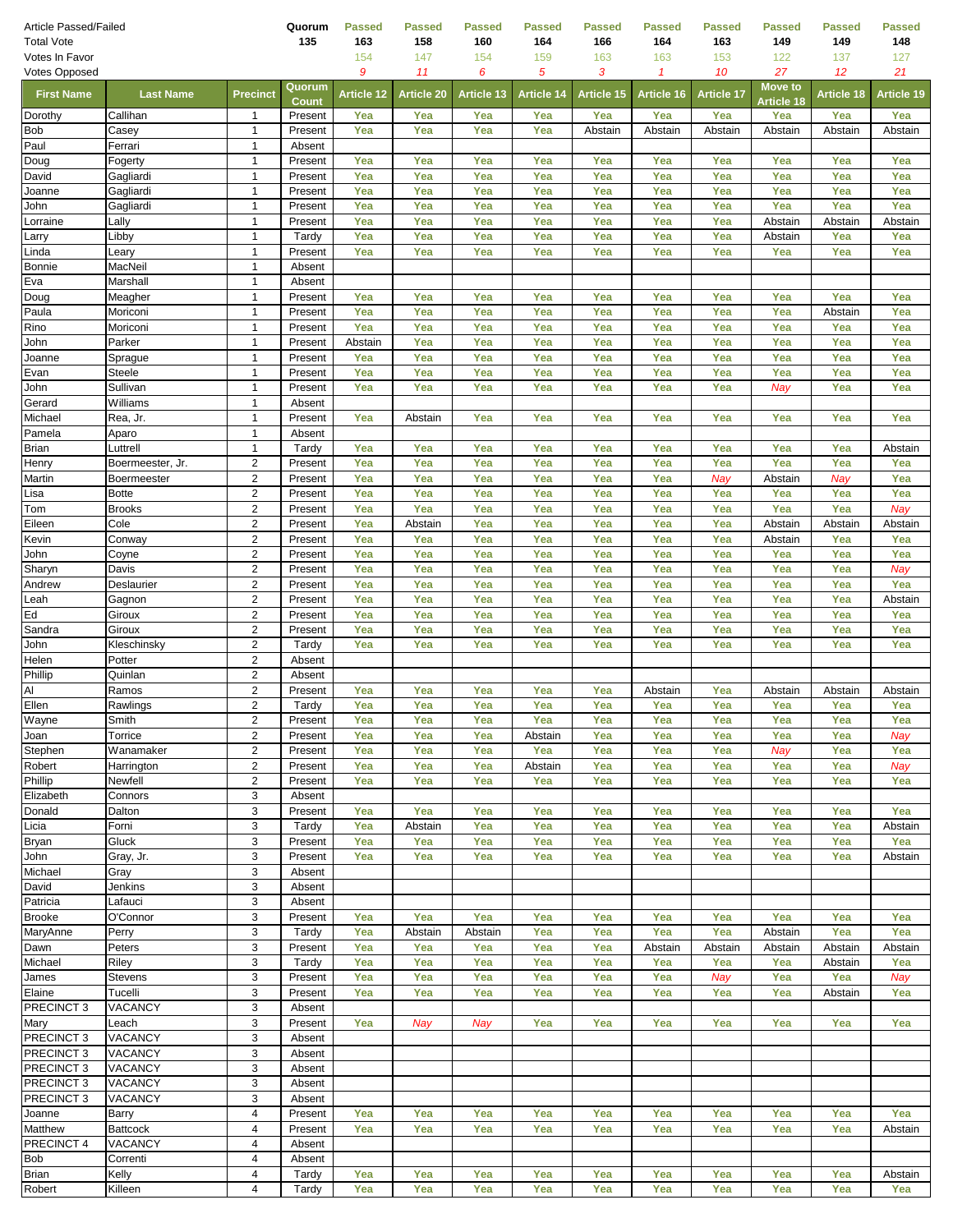| Article Passed/Failed<br><b>Total Vote</b> |                           |                         | Quorum<br>135      | <b>Passed</b><br>163 | Passed<br>158     | <b>Passed</b><br>160 | <b>Passed</b><br>164 | Passed<br>166     | <b>Passed</b><br>164 | <b>Passed</b><br>163 | <b>Passed</b><br>149 | <b>Passed</b><br>149 | <b>Passed</b><br>148 |
|--------------------------------------------|---------------------------|-------------------------|--------------------|----------------------|-------------------|----------------------|----------------------|-------------------|----------------------|----------------------|----------------------|----------------------|----------------------|
| Votes In Favor                             |                           |                         |                    | 154                  | 147               | 154                  | 159                  | 163               | 163                  | 153                  | 122                  | 137                  | 127                  |
| <b>Votes Opposed</b>                       |                           |                         |                    | 9                    | 11                | 6                    | 5                    | 3                 | 1                    | 10                   | 27                   | 12                   | 21                   |
| <b>First Name</b>                          | <b>Last Name</b>          | <b>Precinct</b>         | Quorum             | <b>Article 12</b>    | <b>Article 20</b> | <b>Article 13</b>    | <b>Article 14</b>    | <b>Article 15</b> | Article 16           | <b>Article 17</b>    | <b>Move to</b>       | <b>Article 18</b>    | <b>Article 19</b>    |
| Paul                                       | Lamarca                   | 4                       | Count<br>Absent    |                      |                   |                      |                      |                   |                      |                      | Article 18           |                      |                      |
| Arthur                                     | Lavita                    | $\overline{4}$          | Present            | Yea                  | Yea               | Yea                  | Yea                  | Yea               | Yea                  | Yea                  | Yea                  | Yea                  | Yea                  |
| Marti                                      | Mahoney                   | 4                       | Present            | Yea                  | Yea               | Yea                  | Yea                  | Yea               | Yea                  | Abstain              | Abstain              | Abstain              | Abstain              |
| George                                     | Noel                      | 4                       | Tardy              | Abstain              | Abstain           | Abstain              | Yea                  | Yea               | Yea                  | Yea                  | Yea                  | Yea                  | Yea                  |
| Ann                                        | Noel                      | $\overline{\mathbf{4}}$ | Tardy              | Yea                  | Yea               | Yea                  | Yea                  | Yea               | Yea                  | Yea                  | Yea                  | Yea                  | Yea                  |
| Joe                                        | Normant                   | 4                       | Tardy              | Yea                  | Yea               | Yea                  | Yea                  | Yea               | Yea                  | Yea                  | Yea                  | Yea                  | Yea                  |
| Michael                                    | O'Brien                   | $\overline{\mathbf{4}}$ | Absent             |                      |                   |                      |                      |                   |                      |                      |                      |                      |                      |
| Robert                                     | O'Neill                   | $\overline{4}$          | Absent             |                      |                   |                      |                      |                   |                      |                      |                      |                      |                      |
| Scott<br>Richard                           | Rogers<br>Rose            | 4<br>4                  | Present<br>Absent  | Yea                  | Yea               | Yea                  | Yea                  | Yea               | Yea                  | Yea                  | Yea                  | Yea                  | Yea                  |
| Erik                                       | Szymanski                 | $\overline{\mathbf{4}}$ | Absent             |                      |                   |                      |                      |                   |                      |                      |                      |                      |                      |
| Jonathan                                   | Wright                    | 4                       | Absent             |                      |                   |                      |                      |                   |                      |                      |                      |                      |                      |
| Andrew                                     | Kucyn                     | 4                       | Present            | Yea                  | Yea               | Yea                  | Yea                  | Yea               | Yea                  | Yea                  | Yea                  | Yea                  | Yea                  |
| Susan                                      | McAdams-Rogers            | 4                       | Tardy              | Yea                  | Nay               | Yea                  | Yea                  | Yea               | Yea                  | Yea                  | Yea                  | Yea                  | Yea                  |
| Maureen                                    | O'Donoghue-Sacks          | 4                       | Tardy              | Yea                  | Yea               | Yea                  | Yea                  | Yea               | Yea                  | Yea                  | Yea                  | Yea                  | Yea                  |
| PRECINCT 4                                 | VACANCY                   | 4                       | Absent             |                      |                   |                      |                      |                   |                      |                      |                      |                      |                      |
| PRECINCT 4                                 | VACANCY                   | $\overline{\mathbf{4}}$ | Absent             |                      |                   |                      |                      |                   |                      |                      |                      |                      |                      |
| PRECINCT 5                                 | VACANCY                   | 5                       | Absent             |                      |                   |                      |                      |                   |                      |                      |                      |                      |                      |
| Ken                                        | <b>Buffum</b>             | 5                       | Absent             |                      |                   |                      |                      |                   |                      |                      |                      |                      |                      |
| Vincent                                    | Cangiamila                | 5                       | Tardy              | Abstain              | Abstain           | Yea                  | Yea                  | Yea               | Yea                  | Yea                  | Nay                  | Nay                  | Nay                  |
| Donna<br>Sal                               | Chandler<br>Dampolo       | 5<br>5                  | Tardy<br>Tardy     | Abstain<br>Yea       | Yea<br>Yea        | Abstain<br>Abstain   | Yea<br>Yea           | Yea<br>Yea        | Yea<br>Yea           | Yea<br>Yea           | Nay<br>Abstain       | Nay<br>Abstain       | Nay                  |
| Marion                                     | Dipierro                  | 5                       | Present            | Yea                  | Yea               | Yea                  | Yea                  | Yea               | Yea                  | Yea                  | Yea                  | Yea                  | Abstain<br>Nay       |
| Bob                                        | McGowan                   | 5                       | Present            | Yea                  | Yea               | Yea                  | Yea                  | Yea               | Yea                  | Yea                  | Yea                  | Yea                  | Yea                  |
| Michael                                    | Moore                     | 5                       | Present            | Yea                  | Yea               | Yea                  | Yea                  | Yea               | Yea                  | Yea                  | Yea                  | Yea                  | Yea                  |
| James                                      | O'Donnell                 | 5                       | Absent             |                      |                   |                      |                      |                   |                      |                      |                      |                      |                      |
| Mike                                       | Rosa                      | 5                       | Present            | Yea                  | Yea               | Yea                  | Yea                  | Yea               | Yea                  | Yea                  | Yea                  | Yea                  | Yea                  |
| Steve                                      | Rosa                      | 5                       | Present            | Nay                  | Yea               | Nay                  | Yea                  | Yea               | Yea                  | Yea                  | Nay                  | Nay                  | Yea                  |
| Shelley                                    | Rosenbaum-Lipman          | 5                       | Present            | Abstain              | Abstain           | Yea                  | Yea                  | Yea               | Yea                  | Yea                  | Yea                  | Yea                  | Yea                  |
| Madeline                                   | Sargent                   | 5                       | Present            | Yea                  | Yea               | Yea                  | Yea                  | Yea               | Yea                  | Yea                  | Yea                  | Yea                  | Nay                  |
| Sheila                                     | Sartell                   | 5                       | Present            | Yea                  | Abstain           | Yea                  | Yea                  | Yea               | Yea                  | Nay                  | Yea                  | Yea                  | Yea                  |
| Barbara                                    | Shea                      | 5                       | Present            | Yea                  | Yea               | Yea                  | Yea                  | Yea               | Yea                  | Yea                  | Yea                  | Yea                  | Nay                  |
| Joel<br>Richard                            | Williams<br>Lee           | 5<br>5                  | Present<br>Present | Yea<br>Yea           | Yea<br>Yea        | Yea<br>Yea           | Yea<br>Yea           | Yea<br>Yea        | Yea<br>Yea           | Yea<br>Yea           | Yea<br>Yea           | Yea<br>Yea           | Nay<br>Yea           |
| Jeff                                       | Catlender                 | 5                       | Present            | Yea                  | Yea               | Yea                  | Yea                  | Yea               | Yea                  | Yea                  | Yea                  | Yea                  | Yea                  |
| Lauren                                     | Dechayne-Donati           | 5                       | Present            | Yea                  | Yea               | Yea                  | Yea                  | Yea               | Yea                  | Yea                  | Yea                  | Yea                  | Yea                  |
| Michael                                    | Fantasia                  | 5                       | Tardy              | Yea                  | Yea               | Yea                  | Abstain              | Yea               | Yea                  | Yea                  | Abstain              | Yea                  | Yea                  |
| Darrell                                    | Lipman                    | 5                       | Tardy              | Yea                  | Yea               | Yea                  | Yea                  | Yea               | Yea                  | Yea                  | Yea                  | Yea                  | Yea                  |
| Cosmo                                      | Cavicchio                 | 6                       | Present            | Yea                  | Yea               | Yea                  | Yea                  | Yea               | Yea                  | Yea                  | Yea                  | Yea                  | Yea                  |
| Nancy                                      | Cerrato                   | 6                       | Absent             |                      |                   |                      |                      |                   |                      |                      |                      |                      |                      |
| Onorio                                     | Cerrato                   | 6                       | Absent             |                      |                   |                      |                      |                   |                      |                      |                      |                      |                      |
| David                                      | Coughlin                  | 6                       | Present            | Yea                  | Yea               | Yea                  | Yea                  | Yea               | Yea                  | Yea                  | Abstain              | Yea                  | Yea                  |
| Paul                                       | Donnelly                  | 6                       | Present            | Yea                  | Yea               | Yea                  | Abstain              | Yea               | Yea                  | Yea                  | Yea                  | Abstain              | Yea                  |
| Sandra                                     | Donovan                   | 6                       | Present            | Yea                  | Yea               | Yea                  | Yea                  | Yea               | Yea                  | Yea                  | Yea                  | Yea                  | Yea                  |
| Jean-Paul<br>Mary Anne                     | Durand<br>Durand          | 6<br>6                  | Present<br>Present | Yea<br>Yea           | Yea<br>Yea        | Yea<br>Yea           | Yea<br>Yea           | Yea<br>Yea        | Yea<br>Yea           | Yea<br>Yea           | Yea<br>Yea           | Yea<br>Yea           | Yea<br>Yea           |
| Wallace                                    | Lafayette                 | 6                       | Present            | Yea                  | Yea               | Yea                  | Yea                  | Yea               | Yea                  | Yea                  | Nay                  | Nay                  | Nay                  |
| Fred                                       | Liberatore                | 6                       | Present            | Yea                  | Yea               | Yea                  | Yea                  | Yea               | Yea                  | Yea                  | Yea                  | Yea                  | Yea                  |
| Don                                        | Macdonald                 | 6                       | Present            | Yea                  | Abstain           | Yea                  | Yea                  | Yea               | Yea                  | Yea                  | Yea                  | Yea                  | Yea                  |
| Phyllis                                    | Macdonald                 | 6                       | Absent             |                      |                   |                      |                      |                   |                      |                      |                      |                      |                      |
| Andrew                                     | Robertson                 | 6                       | Present            | Nay                  | Yea               | Nay                  | Nay                  | Nay               | Yea                  | Yea                  | Nay                  | Yea                  | Yea                  |
| <b>Blake</b>                               | Robertson                 | 6                       | Present            | Nay                  | Nay               | Nay                  | Yea                  | Yea               | Yea                  | Nay                  | Nay                  | Yea                  | Yea                  |
| Alison                                     | Shannon                   | 6                       | Tardy              | Yea                  | Yea               | Yea                  | Yea                  | Yea               | Yea                  | Yea                  | Yea                  | Yea                  | Yea                  |
| Steven                                     | Smilgis                   | 6                       | Absent             |                      |                   |                      |                      |                   |                      |                      |                      |                      |                      |
| Richard                                    | Tracey                    | 6                       | Present            | Yea                  | Yea               | Yea                  | Yea                  | Yea               | Yea                  | Nay                  | Abstain              | Abstain              | Abstain              |
| Bryan<br>Edward                            | Wayne<br>Szwarc           | 6<br>6                  | Present<br>Present | Yea<br>Yea           | Yea<br>Yea        | Yea<br>Yea           | Yea<br>Yea           | Yea<br>Yea        | Yea<br>Yea           | Yea<br>Yea           | Yea<br>Yea           | Yea<br>Abstain       | Yea<br>Yea           |
| Francis                                    | O'Brien                   | 6                       | Present            | Yea                  | Yea               | Yea                  | Yea                  | Yea               | Yea                  | Yea                  | Yea                  | Yea                  | Yea                  |
| PRECINCT 6                                 | VACANCY                   | 6                       | Absent             |                      |                   |                      |                      |                   |                      |                      |                      |                      |                      |
| PRECINCT 6                                 | VACANCY                   | 6                       | Absent             |                      |                   |                      |                      |                   |                      |                      |                      |                      |                      |
| PRECINCT 6                                 | VACANCY                   | 6                       | Absent             |                      |                   |                      |                      |                   |                      |                      |                      |                      |                      |
| Vincent                                    | Amato                     | 7                       | Tardy              | Yea                  | Yea               | Yea                  | Yea                  | Yea               | Yea                  | Nay                  | Yea                  | Yea                  | Yea                  |
| John                                       | <b>Bartlett</b>           | $\overline{7}$          | Present            | Yea                  | Yea               | Yea                  | Yea                  | Yea               | Yea                  | Yea                  | Yea                  | Yea                  | Yea                  |
| Travis                                     | <b>Brown</b>              | $\overline{7}$          | Absent             |                      |                   |                      |                      |                   |                      |                      |                      |                      |                      |
| Frank                                      | Busalacchi                | 7                       | Present            | Yea                  | Yea               | Yea                  | Yea                  | Yea               | Yea                  | Yea                  | Nay                  | Yea                  | Yea                  |
| John                                       | Delfavero                 | $\overline{7}$          | Absent             |                      |                   |                      |                      |                   |                      |                      |                      |                      |                      |
| Diane                                      | Depaso                    | $\overline{7}$          | Tardy              | Yea                  | Yea               | Yea                  | Yea                  | Yea               | Yea                  | Yea                  | Nay                  | Yea                  | Yea                  |
| Dan                                        | Doyle                     | $\overline{7}$          | Tardy              | Yea                  | Yea               | Yea                  | Yea                  | Yea               | Yea                  | Yea                  | Yea                  | Yea                  | Abstain              |
| Mark<br>Cheri                              | Efstratiou<br>Gargalianos | $\overline{7}$<br>7     | Absent<br>Present  | Yea                  | Yea               | Yea                  | Yea                  | Yea               | Yea                  | Yea                  | Yea                  | Yea                  | Yea                  |
| Emma                                       | Healey                    | $\overline{7}$          | Absent             |                      |                   |                      |                      |                   |                      |                      |                      |                      |                      |
| John                                       | Healey                    | $\overline{7}$          | Present            | Yea                  | Yea               | Abstain              | Yea                  | Yea               | Yea                  | Yea                  | Yea                  | Yea                  | Yea                  |
|                                            |                           |                         |                    |                      |                   |                      |                      |                   |                      |                      |                      |                      |                      |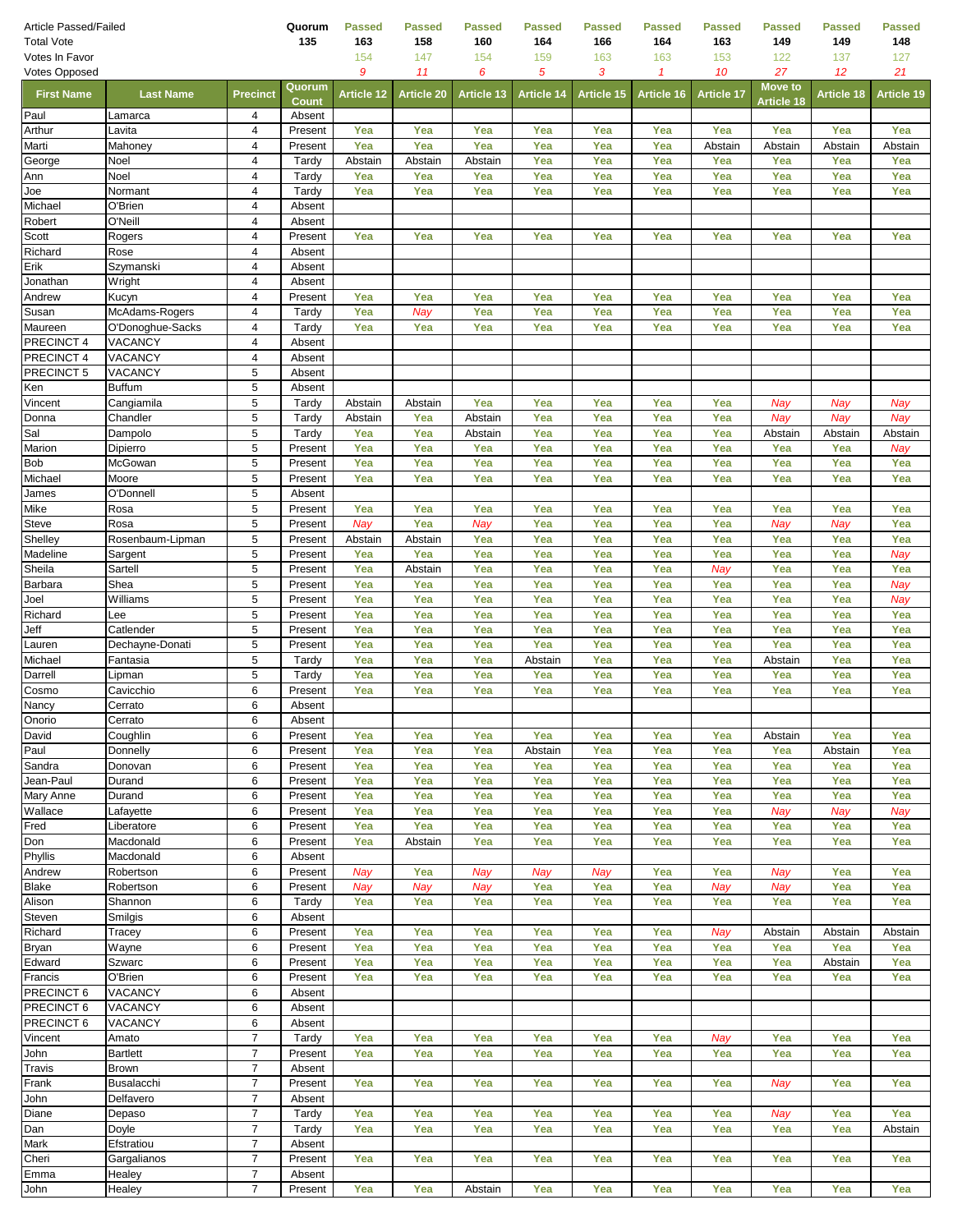| Article Passed/Failed<br><b>Total Vote</b> |                                  |                                  | Quorum<br>135          | <b>Passed</b><br>163 | <b>Passed</b><br>158 | <b>Passed</b><br>160 | <b>Passed</b><br>164 | <b>Passed</b><br>166 | Passed<br>164 | <b>Passed</b><br>163 | <b>Passed</b><br>149         | Passed<br>149  | <b>Passed</b><br>148 |
|--------------------------------------------|----------------------------------|----------------------------------|------------------------|----------------------|----------------------|----------------------|----------------------|----------------------|---------------|----------------------|------------------------------|----------------|----------------------|
| Votes In Favor                             |                                  |                                  |                        | 154                  | 147                  | 154                  | 159                  | 163                  | 163           | 153                  | 122                          | 137            | 127                  |
| <b>Votes Opposed</b>                       |                                  |                                  |                        | 9                    | 11                   | 6                    | 5                    | 3                    | 1             | 10                   | 27                           | 12             | 21                   |
| <b>First Name</b>                          | <b>Last Name</b>                 | <b>Precinct</b>                  | Quorum<br><b>Count</b> | <b>Article 12</b>    | <b>Article 20</b>    | <b>Article 13</b>    | <b>Article 14</b>    | Article 15           | Article 16    | <b>Article 17</b>    | <b>Move to</b><br>Article 18 | Article 18     | <b>Article 19</b>    |
| Daniel                                     | Hill                             | 7                                | Present                | Yea                  | Yea                  | Abstain              | Yea                  | Yea                  | Yea           | Yea                  | Yea                          | Yea            | Nay                  |
| Patrick                                    | Logue III                        | 7                                | Present                | Nay                  | Nay                  | Yea                  | Yea                  | Yea                  | Yea           | Abstain              | Nay                          | Yea            | Yea                  |
| Patrick                                    | _ogue, Jr.                       | $\overline{7}$                   | Present                | Yea                  | Nay                  | Yea                  | Yea                  | Yea                  | Yea           | Yea                  | Nay                          | Yea            | Yea                  |
| Theresa<br>Mary                            | Logue<br><b>McBride</b>          | $\overline{7}$<br>$\overline{7}$ | Tardy<br>Present       | Nay<br>Yea           | Nay<br>Yea           | Yea<br>Yea           | Yea<br>Yea           | Yea<br>Yea           | Yea<br>Yea    | Yea<br>Yea           | Nay<br>Abstain               | Nay<br>Abstain | Yea<br>Yea           |
| Virgina                                    | Musker                           | $\overline{7}$                   | Absent                 |                      |                      |                      |                      |                      |               |                      |                              |                |                      |
| Christine                                  | Wedge                            | 7                                | Present                | Yea                  | Yea                  | Yea                  | Yea                  | Yea                  | Yea           | Yea                  | Abstain                      | Yea            | Nay                  |
| Adrienne                                   | Card                             | $\overline{7}$                   | Present                | Yea                  | Nay                  | Yea                  | Yea                  | Yea                  | Yea           | Yea                  | Nay                          | Yea            | Yea                  |
| Ralph J.                                   | McKenna                          | 7                                | Tardy                  | Abstain              | Abstain              | Abstain              | Yea                  | Yea                  | Yea           | Yea                  | Yea                          | Yea            | Yea                  |
| Kenneth                                    | Glasser                          | $\overline{7}$                   | Tardy                  | Yea                  | Yea                  | Yea                  | Yea                  | Abstain              | Yea           | Nay                  | Yea                          | Yea            | Yea                  |
| Eric<br>Jennifer                           | Anable<br>Cedrone                | 8<br>8                           | Present<br>Absent      | Yea                  | Yea                  | Yea                  | Yea                  | Yea                  | Yea           | Yea                  | Yea                          | Yea            | Yea                  |
| Gary                                       | DaSilva                          | 8                                | Absent                 |                      |                      |                      |                      |                      |               |                      |                              |                |                      |
| Peter                                      | Dion                             | 8                                | Present                | Yea                  | Yea                  | Yea                  | Yea                  | Yea                  | Yea           | Yea                  | Yea                          | Yea            | Yea                  |
| Christine                                  | Donoghue                         | 8                                | Present                | Yea                  | Yea                  | Yea                  | Yea                  | Yea                  | Yea           | Yea                  | Yea                          | Yea            | Yea                  |
| Joseph                                     | Donoghue                         | 8                                | Present                | Yea                  | Yea                  | Yea                  | Yea                  | Yea                  | Yea           | Yea                  | Yea                          | Yea            | Yea                  |
| Barbara                                    | Flaherty                         | 8                                | Tardy                  | Yea                  | Yea                  | Yea                  | Yea                  | Abstain              | Yea           | Yea                  | Yea                          | Yea            | Yea                  |
| Daniel<br>Kevin                            | Goodwin<br>Heffernan             | 8<br>8                           | Present<br>Absent      | Yea                  | Abstain              | Yea                  | Yea                  | Yea                  | Yea           | Yea                  | Yea                          | Yea            | Nay                  |
| Oren                                       | Hunt                             | 8                                | Present                | Yea                  | Yea                  | Yea                  | Yea                  | Yea                  | Yea           | Yea                  | Yea                          | Nay            | Nay                  |
| David                                      | Johnson                          | 8                                | Present                | Yea                  | Yea                  | Abstain              | Nay                  | Yea                  | Yea           | Nay                  | Nay                          | Nay            | Yea                  |
| Vincent                                    | Macdonald                        | 8                                | Absent                 |                      |                      |                      |                      |                      |               |                      |                              |                |                      |
| Charlene                                   | <b>McCarthy</b>                  | 8                                | Absent                 |                      |                      |                      |                      |                      |               |                      |                              |                |                      |
| Ralph                                      | McKenna, Jr.                     | 8                                | Tardy                  | Yea                  | Yea                  | Yea                  | Yea                  | Yea                  | Yea           | Yea                  | Yea                          | Yea            | Yea                  |
| Timothy<br>Seth                            | Morgan<br>Oliver                 | 8<br>8                           | Absent<br>Absent       |                      |                      |                      |                      |                      |               |                      |                              |                |                      |
| John                                       | Piscatelli                       | 8                                | Present                | Yea                  | Yea                  | Yea                  | Yea                  | Yea                  | Yea           | Yea                  | Yea                          | Yea            | Yea                  |
| Allyson                                    | Romano                           | 8                                | Present                | Yea                  | Yea                  | Yea                  | Yea                  | Yea                  | Yea           | Yea                  | Yea                          | Yea            | Yea                  |
| Joseph                                     | Shaw                             | 8                                | Absent                 |                      |                      |                      |                      |                      |               |                      |                              |                |                      |
| George                                     | Simolaris, Jr.                   | 8                                | Tardy                  | Yea                  | Yea                  | Yea                  | Yea                  | Yea                  | Yea           | Yea                  | Yea                          | Yea            | Yea                  |
| Charles                                    | Vanteemsche                      | 8                                | Absent                 |                      |                      |                      |                      |                      |               |                      |                              |                |                      |
| Greg<br>Daniel                             | <b>Bionelli</b><br><b>Browne</b> | 8<br>9                           | Absent<br>Present      | Yea                  | Yea                  | Yea                  | Yea                  | Yea                  | Yea           | Yea                  | Yea                          | Yea            | Yea                  |
| Justin                                     | Damon                            | 9                                | Present                | Yea                  | Yea                  | Yea                  | Yea                  | Yea                  | Nay           | Yea                  | Nay                          | Nay            | Yea                  |
| Donald                                     | Damon                            | 9                                | Present                | Yea                  | Yea                  | Yea                  | Yea                  | Yea                  | Yea           | Yea                  | Nay                          | Yea            | Yea                  |
| Michele                                    | Desparasis                       | 9                                | Present                | Yea                  | Nay                  | Yea                  | Yea                  | Yea                  | Yea           | Nay                  | Yea                          | Yea            | Yea                  |
| Debra                                      | Donahue                          | 9                                | Present                | Nay                  | Yea                  | Nay                  | Nay                  | Yea                  | Yea           | Yea                  | Abstain                      | Abstain        | Abstain              |
| George                                     | Dow                              | 9                                | Present                | Yea                  | Yea                  | Yea                  | Yea                  | Yea                  | Yea           | Yea                  | Yea                          | Yea            | Yea                  |
| Patricia<br>Anne                           | Fleming<br>Gallant               | 9<br>9                           | Present<br>Present     | Yea<br>Nay           | Yea<br>Nay           | Yea<br>Yea           | Yea<br>Nay           | Yea<br>Yea           | Yea<br>Yea    | Yea<br>Yea           | Yea<br>Nay                   | Yea<br>Yea     | Nay<br>Yea           |
| Cheryl                                     | Lally                            | 9                                | Present                | Yea                  | Yea                  | Yea                  | Yea                  | Yea                  | Yea           | Yea                  | Nay                          | Yea            | Yea                  |
| James                                      | Lally                            | 9                                | Present                | Yea                  | Yea                  | Yea                  | Yea                  | Yea                  | Yea           | Yea                  | Nay                          | Yea            | Yea                  |
| John                                       | Mulloy                           | 9                                | Absent                 |                      |                      |                      |                      |                      |               |                      |                              |                |                      |
| Kathleen                                   | Paulsen                          | 9                                | Tardy                  | Yea                  | Yea                  | Yea                  | Yea                  | Yea                  | Yea           | Yea                  | Yea                          | Yea            | Yea                  |
| Stephen                                    | Regal                            | 9                                | Present                | Yea                  | Yea                  | Yea                  | Yea                  | Yea                  | Yea           | Yea                  | Yea                          | Yea            | Yea                  |
| <b>Nick</b><br>Carol                       | Rosa<br>Rosa                     | 9<br>9                           | Absent<br>Present      | Nay                  | Yea                  | Nay                  | Yea                  | Yea                  | Yea           | Yea                  | Yea                          | Yea            | Yea                  |
| Tony                                       | Ventresca                        | 9                                | Present                | Nay                  | Nay                  | Yea                  | Yea                  | Nay                  | Yea           | Yea                  | Nay                          | Yea            | Yea                  |
| Robert                                     | <b>Morris</b>                    | 9                                | Present                | Yea                  | Yea                  | Yea                  | Nay                  | Yea                  | Yea           | Yea                  | Nay                          | Yea            | Yea                  |
| Daniel                                     | Caulfield                        | 9                                | Present                | Yea                  | Yea                  | Yea                  | Yea                  | Yea                  | Yea           | Yea                  | Nay                          | Yea            | Yea                  |
| James                                      | Krochune                         | 9                                | Present                | Yea                  | Yea                  | Yea                  | Yea                  | Nay                  | Yea           | Yea                  | Nay                          | Nay            | Yea                  |
| Peter                                      | Hoffmann                         | 9                                | Absent                 |                      |                      |                      |                      |                      |               |                      |                              |                |                      |
| Peter<br>PRECINCT 9                        | <b>Brouillette</b><br>VACANCY    | 9<br>9                           | Absent<br>Absent       |                      |                      |                      |                      |                      |               |                      |                              |                |                      |
| Andrew                                     | Bowen                            | 10                               | Present                | Yea                  | Yea                  | Yea                  | Yea                  | Yea                  | Yea           | Yea                  | Yea                          | Abstain        | Yea                  |
| Rebecca                                    | Chaffee                          | 10                               | Tardy                  | Yea                  | Yea                  | Yea                  | Yea                  | Yea                  | Yea           | Yea                  | Yea                          | Yea            | Yea                  |
| Marie                                      | Condon                           | 10                               | Absent                 |                      |                      |                      |                      |                      |               |                      |                              |                |                      |
| Kim                                        | Conway                           | 10                               | Absent                 |                      |                      |                      |                      |                      |               |                      |                              |                |                      |
| James                                      | Foye                             | 10                               | Absent                 |                      |                      |                      |                      |                      |               |                      |                              |                |                      |
| James<br>PRECINCT 10                       | Gately<br><b>VACANCY</b>         | 10<br>10                         | Present<br>Absent      | Yea                  | Yea                  | Yea                  | Yea                  | Yea                  | Yea           | Yea                  | Yea                          | Yea            | Yea                  |
| Katharine                                  | Mahoney                          | 10                               | Tardy                  | Yea                  | Yea                  | Yea                  | Yea                  | Yea                  | Yea           | Yea                  | Yea                          | Yea            | Yea                  |
| Christine                                  | Martell                          | 10                               | Present                | Yea                  | Yea                  | Yea                  | Yea                  | Yea                  | Abstain       | Abstain              | Abstain                      | Abstain        | Abstain              |
| John                                       | Martell                          | 10                               | Present                | Yea                  | Yea                  | Yea                  | Yea                  | Yea                  | Abstain       | Abstain              | Abstain                      | Abstain        | Abstain              |
| Michelle                                   | Ovalle                           | 10                               | Present                | Yea                  | Yea                  | Yea                  | Yea                  | Yea                  | Yea           | Yea                  | Yea                          | Yea            | Yea                  |
| Al                                         | Pearson                          | 10                               | Present                | Yea                  | Yea                  | Yea                  | Yea                  | Yea                  | Yea           | Yea                  | Yea                          | Yea            | Nay                  |
| Doris                                      | Pearson                          | 10                               | Present                | Yea                  | Yea                  | Yea                  | Yea                  | Yea                  | Yea           | Yea                  | Yea                          | Yea            | Yea                  |
| Arthur<br>Joseph                           | Trepaney<br>Vines                | 10<br>10                         | Present<br>Present     | Yea<br>Yea           | Yea<br>Yea           | Abstain<br>Yea       | Yea<br>Yea           | Yea<br>Yea           | Yea<br>Yea    | Nay<br>Yea           | Nay<br>Yea                   | Nay<br>Nay     | Yea<br>Nay           |
| Peter                                      | Vines                            | 10                               | Present                | Yea                  | Yea                  | Yea                  | Yea                  | Yea                  | Yea           | Yea                  | Yea                          | Yea            | Nay                  |
| Scott                                      | Smith                            | 10                               | Present                | Yea                  | Yea                  | Yea                  | Yea                  | Yea                  | Yea           | Yea                  | Yea                          | Yea            | Yea                  |
| Emily                                      | Wood                             | 10                               | Present                | Yea                  | Yea                  | Yea                  | Yea                  | Yea                  | Yea           | Yea                  | Yea                          | Yea            | Yea                  |